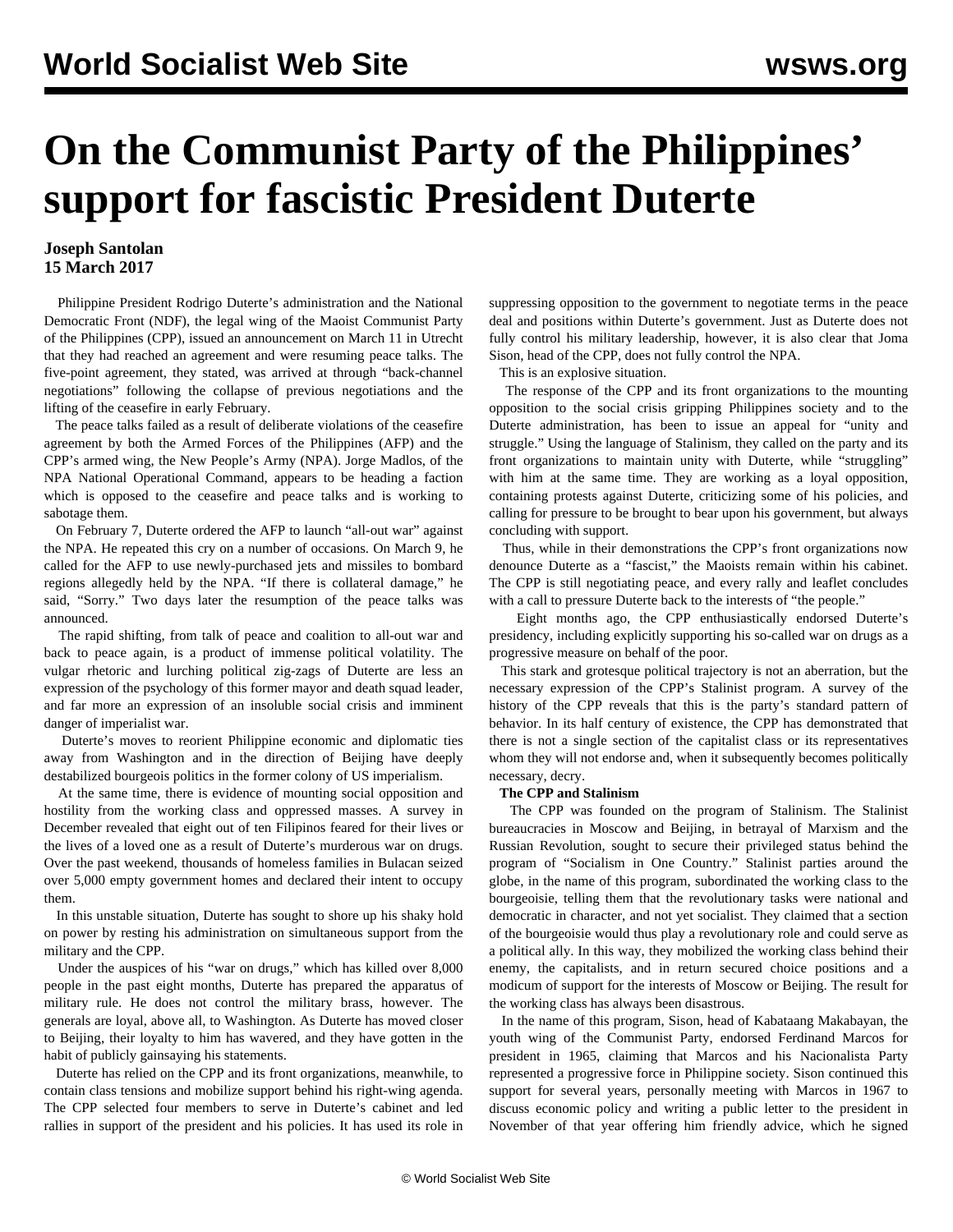"Very Truly Yours, Jose Ma. Sison."

 In 1967, however, the Communist Party split in two. Both retained their Stalinist program, but one was loyal to Moscow and the other, the CPP—which Sison founded in December 1968—to Beijing. Marcos moved to open ties with the Eastern European bloc, and Sison and the CPP broke with him. The CPP, in keeping with the perspective of Mao Zedong, established the New People's Army to carry out a peasant war in the countryside. The NPA was, in its own founding documents, proclaimed to be a means of securing ties with a section of the bourgeoisie in a "broad national united front."

 Sison and the CPP gave their full support to Marcos's leading rival, Benigno Aquino and the Liberal Party (LP). They actively campaigned for the LP in the 1971 election and repeatedly denounced Marcos as "a fascist." In return, the LP funded the CPP and its front groups and gave token support for Beijing's foreign policy interests, traveling repeatedly to China and occasionally bringing back copies of Mao's *Red Book* for Sison and his cohort.

 When Marcos declared martial law in September 1972, the Moscoworiented party embraced his dictatorship and entered his cabinet, murdering the members of their own party who opposed this policy. The bourgeois opposition to Marcos quietly acquiesced and took up life in exile.

 Sison and the CPP welcomed martial law. Sison hailed its declaration, writing that "the conditions of revolutionary struggle have been tremendously enhanced." As their bourgeois allies disappeared, the CPP sought allies from among landlord class, whom they termed, "the enlightened gentry." The struggle of the working class in the cities, which had reached explosive levels before the declaration, was silenced by the military dictatorship, and the CPP directed all remaining opposition to the countryside, effectively stabilizing Marcos' rule.

 In the lead-up to the Marcos dictatorship's collapse in 1986, the CPP opposed his leading bourgeois rival, Corazon Aquino, as being no different from Marcos and pursued a boycott policy in the February election—a policy initially promoted by a small section of the bourgeoisie. On Marcos's ouster, the CPP abruptly altered its line and declared enthusiastic support for the "progressive" Aquino administration, calling on workers and peasants to endorse her.

 In 1987, the CPP front organizations led a march to the presidential palace of Malacañang, with placards appealing to "Cory our Hero" to grant land reform. Aquino had her troops [open fire](/en/articles/2012/01/phil-j23.html) on the peasant rally, killing 13.

 Only after this event did the CPP, by a split vote, break ties with Aquino and begin to denounce her as "a fascist." On her death in 2009, Sison described Aquino as an "outstanding and inspiring figure in the antifascist alliance." The CPP was at the time looking to form an alliance with her son.

 Each subsequent election and political crisis has seen similar maneuvers and betrayals by the CPP. The party's front organizations played a crucial role in the ouster of President Joseph Estrada by constitutional coup in 2001, and the installation of Vice-President Gloria Macapagal-Arroyo into office. They hailed her as progressive and sought an alliance with her administration. When, in a move to stabilize her rule, she sent troops to crack down on poor protesters on Mendiola, they supported her action as the suppression of "a rabble." Within three years, as class tensions again mounted and the alliance soured, the CPP denounced her as "a fascist."

#### **Duterte and the CPP**

 No development has more clearly demonstrated the rotten character of the CPP's Stalinist politics, however, than its relationship with Duterte. The party's full-throated support for Duterte was directly responsible for his rise to political prominence over several decades as mayor of Davao City, where he openly functioned as the head of the city's death squads.

When Duterte briefly withdrew from the presidential race in late 2015,

the front organizations of the CPP formed an alliance with a rival candidate Grace Poe. They proclaimed her the progressive representative of the national bourgeoisie, but it was a half-hearted alliance at best. When Duterte re-entered the race, the CPP front group candidates were already running on Poe's ticket and could not back out to join Duterte.

 Last May, immediately after the election, Bayan, the CPP front umbrella group, issued a statement mildly criticizing Duterte's economic agenda. Sison responded, publicly upbraiding Bayan's leadership. "You don't just attack capitalists," he stated. "We can work with nationalist capitalists even as we talk to and persuade compradors … Our honeymoon is just beginning. We're talking to him. He's offered us positions."

 Less than a week after Duterte's election, the CPP's official paper, *Ang Bayan* declared that Duterte would carry out progressive policies that should be supported. From this point, the party's enthusiastic endorsement of Duterte proceeded with extraordinary speed.

 As the CPP entered this alliance, the fascistic character of Duterte was already crystal clear. During his campaign, he threatened to declare martial law, and stated that his law and order campaign would leave 100,000 bodies "floating in the bay." He vowed that if workers went on strike he would kill them; he said murdered journalists "deserved to be killed."

 The CPP selected four members to serve in Duterte's cabinet. They led rallies in support of his administration. In late June, Sison said a "coalition government" of the CPP with the Duterte administration was "in sight." He declared the forces of the NPA could merge with the AFP, or serve as armed guards at factories. The class outlook of the CPP could not be clearer. Sison was declaring it would police the working class at factories on behalf of the state, if peace were declared.

 The CPP wholeheartedly endorsed Duterte's murderous drug war. On June 21, *Ang Bayan* wrote: "The people will completely support [puspusang susuportahan] the steps that Duterte will take to remove and punish the drug syndicates." Duterte called upon the NPA to join his war on drugs, and on July 7 the NPA excitedly declared it was "pleased to hear the appeal of the Duterte regime to the revolutionary forces to assist in his campaign."

 Einstein Recedes, secretary general of the CPP's youth front organization, Anakbayan, declared on June 26: "We believe that Duterte's campaign against dangerous drugs and crime is a boon to the poor." Bayan hosted a dinner for Duterte in July, in which he announced: "If you know of any addicts, go ahead and kill them yourself." Bayan had the head of the Philippine National Police, Bato de la Rosa, the man directly responsible for carrying out this murderous campaign, speak at one of their rallies. Renato Reyes, head of Bayan, eagerly shook his hand afterward and posted the image on Facebook.

 As the death toll mounted, and it became apparent that a campaign of mass murder had been launched, the CPP and its front groups continued to support Duterte. Bayan's official statement in mid-July peddled the line being promoted by the Duterte administration, which pretended that the deaths were being carried out by drug dealers themselves, killing each other.

 Social opposition is reaching a breaking point, however, and the CPP is scrambling to retain its influence among the masses. Vencer Crisostomo, chair of Anakbayan, told a rally this month: "Everyday it is becoming more clear that Duterte is a hangman, a fascist, and desires to become a dictator like his idol, Marcos." He did not call for a break with the Duterte administration, however. Just as the CPP welcomed martial law in 1972, so he expressed a willingness to welcome it now, stating: "Marcos was dubbed the number 1 recruiter of the NPA. Duterte may as yet beat the record of Marcos."

 Sison and the CPP have played a politically criminal role in stabilizing and promoting the fascistic Duterte administration and in corralling opposition to it. This role is in keeping with the party's entire history and